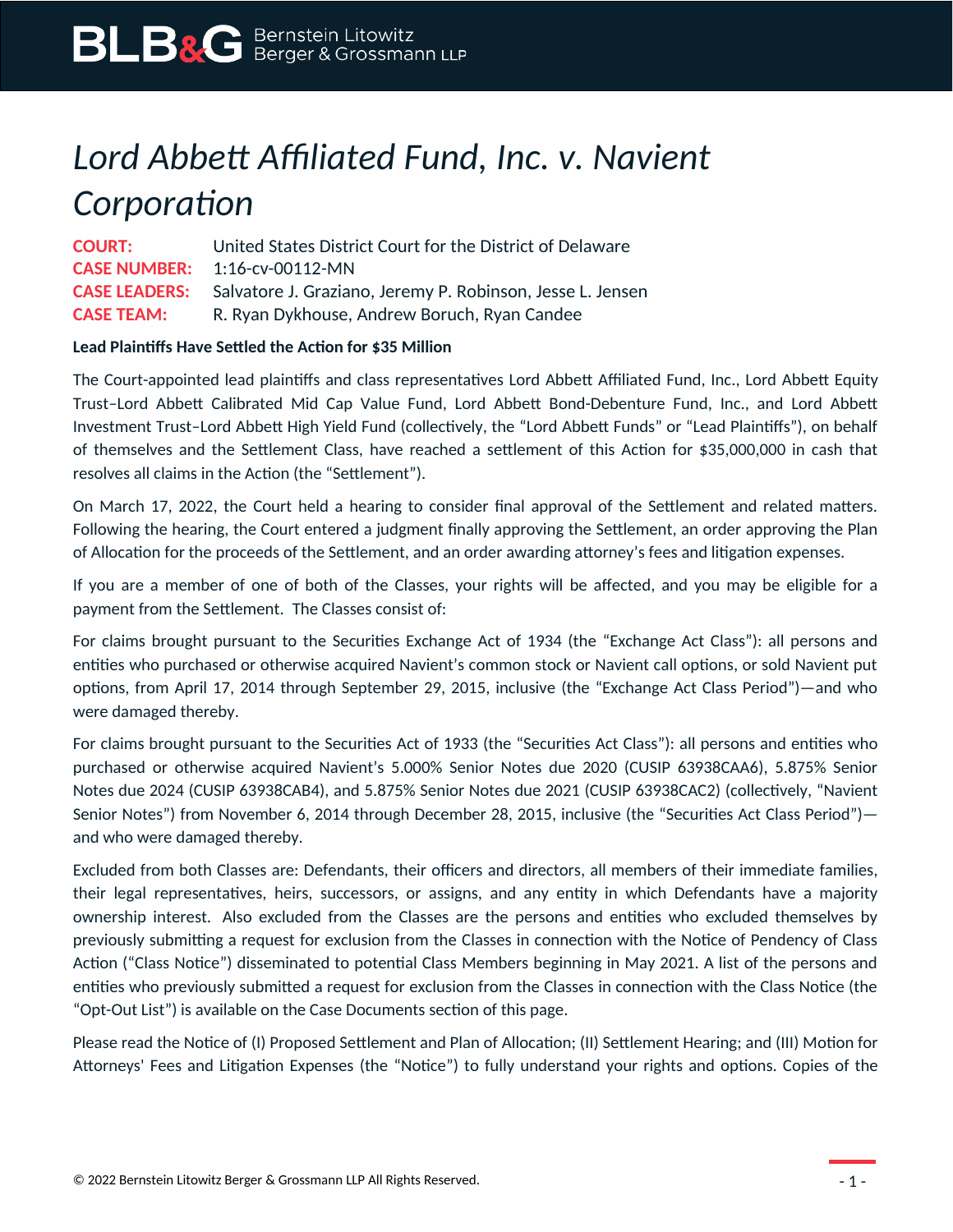

Notice and Proof of Claim and Release Form (the "Claim Form") are available on the Case Documents section of this page.

You may also visit the case website maintained by the Claims Administrator, [www.navientsecuritieslitigation.com,](http://www.navientsecuritieslitigation.com/) for more information about the Settlement.

Payments to eligible claimants will be made after the completion of all claims processing. Please be patient, as this process will take some time to complete.

complete.

#### **IMPORTANT DEADLINE:**

**April 13, 2022 Claim Filing Deadline.** Claim Forms must be *postmarked (if mailed), or submitted online, no later than April 13, 2022,* to be eligible for a payment from the Settlement.

#### **The Litigation**

This case asserts claims against Navient Corporation and its top executives for violations of Sections 10(b) and 20(a) of the Securities Exchange Act of 1934 as well as SEC Rule 10b-5 on behalf of investors who purchased the publiclytraded securities of Navient from April 17, 2014 through September 29, 2015, and for violations of Sections 11, 12(a)(2), and 15 of the Securities Act of 1933 in connection with public offerings of Navient's 5.000% Senior Notes due 2020 (CUSIP 63938CAA6), 5.875% Senior Notes due 2024 (CUSIP 63938CAB4), and 5.875% Senior Notes due 2021 (CUSIP 63938CAC2) from November 6, 2014 through December 28, 2015.

On June 30, 2016, the Court appointed the Lord Abbett Funds as Lead Plaintiffs. On January 29, 2019, the Court sustained the claims in Lead Plaintiffs' Second Amended Complaint that Defendants made numerous false or misleading statements of fact with respect to Navient's business operations and financial results, which caused the price of Navient securities to be artificially inflated, and caused significant damages to purchasers of Navient stock and notes when they ultimately learned facts revealing that Defendants' prior representations were false or misleading when made. Specifically:

**Exchange Act Claims.** The Court sustained Lead Plaintiffs' Exchange Act claims arising from Defendants' class-wide misrepresentations about Navient's loans, including its purportedly high-quality loan portfolio, forbearance practices, loan loss reserves and related SOX certifications. Unbeknownst to investors, Defendants manipulated Navient's delinquency and default rates, misrepresented its risks, depressed loan loss reserves and artificially inflated earnings through various improper means, including by indiscriminately pushing Navient's most financially vulnerable student-borrowers into forbearance. Investors learned the truth about Defendants' loan-related misconduct through a series of partial disclosures beginning in July 2015, and culminating on September 29, 2015, when a CFPB report exposed the reality that loan servicers like Navient systematically pushed student-borrowers into forbearance. Indeed, Navient is now the target of numerous government actions, including by the CFPB as well as dozens of state Attorneys General.

**The Securities Act Claims.** The Court also sustained Lead Plaintiffs' claims under the Securities Act arising from Defendants' class-wide misstatements made in Offering Documents filed in connection with the 2014 Debt Offering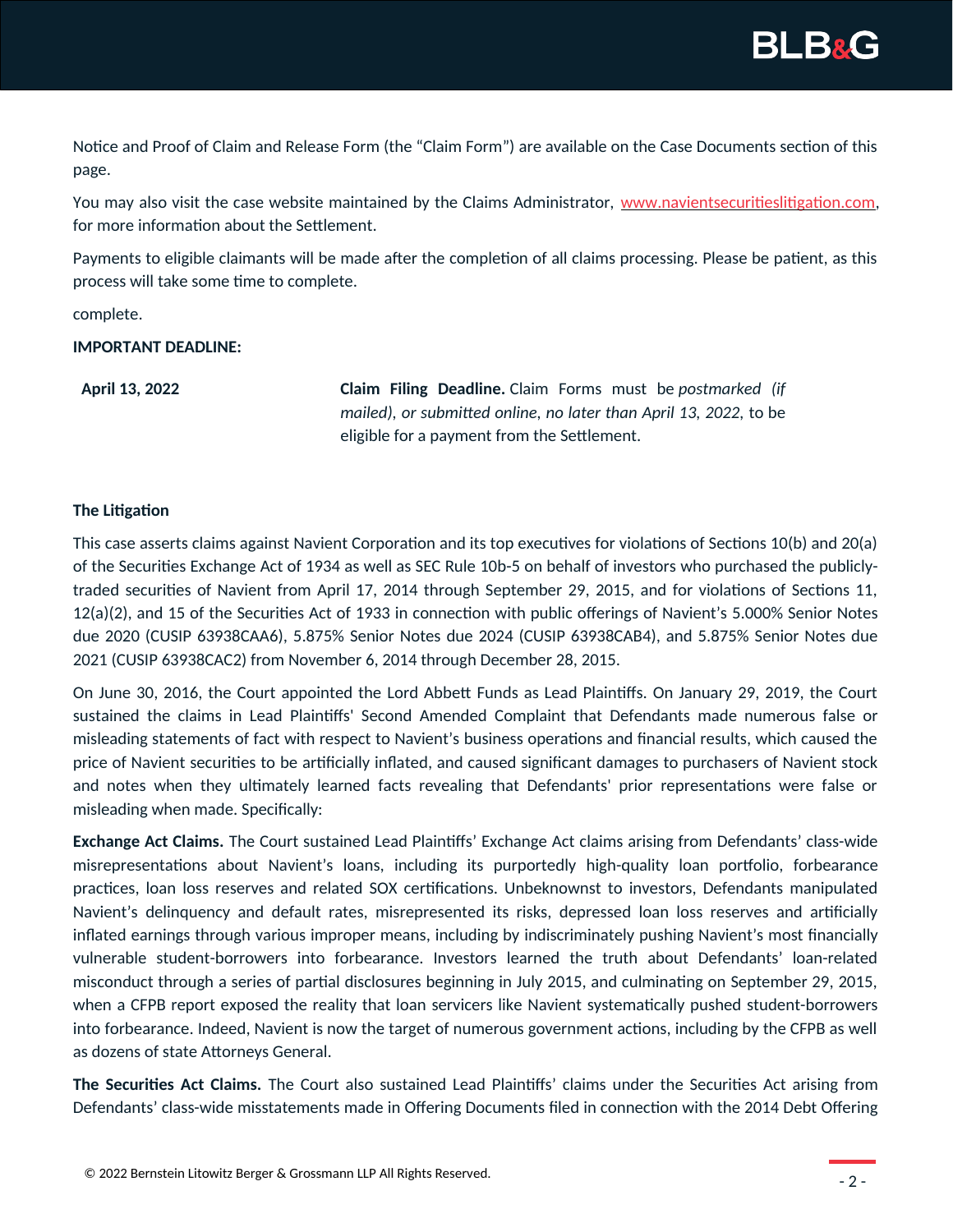

and the 2015 Debt Offering. Specifically, the Securities Act claims concern two categories of misrepresentations: (i) misstatements about Navient's loan portfolio (as summarized above); and (ii) misrepresentations concerning Navient's credit facilities. On the latter issue, Defendants reported Navient's borrowing capacity under its credit facilities, but misleadingly failed to disclose the likelihood that its access to favorable credit terms would be terminated by an impending FHFA rule that blocked non-eligible entities from FHLB membership. On December 28, 2015, after the rule was implemented, Navient disclosed that its credit facilities had been significantly reduced and were nearly fully drawn.

## **Case Documents**

- Notice of (I) Proposed Settlement and Plan of Allocation; (II) Settlement Hearing; and (III) Motion for Attorneys' Fees and Litigation Expenses
- Proof of Claim and Release Form
- Table C to Plan of Allocation Estimated Artificial Inflation in Navient Call Options
- Table D to Plan of Allocation Estimated Artificial Deflation in Navient Put Options
- Opt-Out List
- March 17, 2022 Judgment Approving Class Action Settlement.
- March 17, 2022 Order Approving Plan Of Allocation Of Net Settlement Fund.
- March 17, 2022 Order Awarding Attorneys' Fees And Litigation Expenses.
- March 10, 2022 Supplemental Declaration of Luiggy Segura regarding Mailing of the Notice and Claim Form
- March 10, 2022 Reply Brief in Further Support of (A) Lead Plaintiffs' Motion for Final Approval of Settlement and Plan of Allocation; and (B) Lead Counsel's Motion for an Award of Attorneys' Fees with Exhibits
- February 10, 2022 Lead Plaintiffs' Motion for Final Approval of Settlement and Plan of Allocation
- February 10, 2022 Memorandum of Law in Support of Lead Plaintiffs' Motion for Final Approval of Settlement and Plan of Allocation
- February 10, 2022 Lead Counsel's Motion for an Award of Attorneys' Fees and Litigation Expenses
- February 10, 2022 Memorandum of Law in Support of Lead Counsel's Motion for an Award of Attorneys' Fees and Litigation Expenses
- February 10, 2022 Declaration of Jeremy P. Robinson in Support of: (A) Lead Plaintiffs' Motion for Final Approval of Settlement and Plan of Allocation; and (B) Motion for Attorneys' Fees and Litigation Expenses
- November 22, 2021 Order Preliminarily Approving Settlement and Providing for Notice
- November 16, 2021 Stipulation and Agreement of Settlement
- December 27, 2019: Plaintiffs' Reply Memorandum in Further Support of Motion for Class Certification, Appointment of Class Representatives, and Appointment of Class Counsel